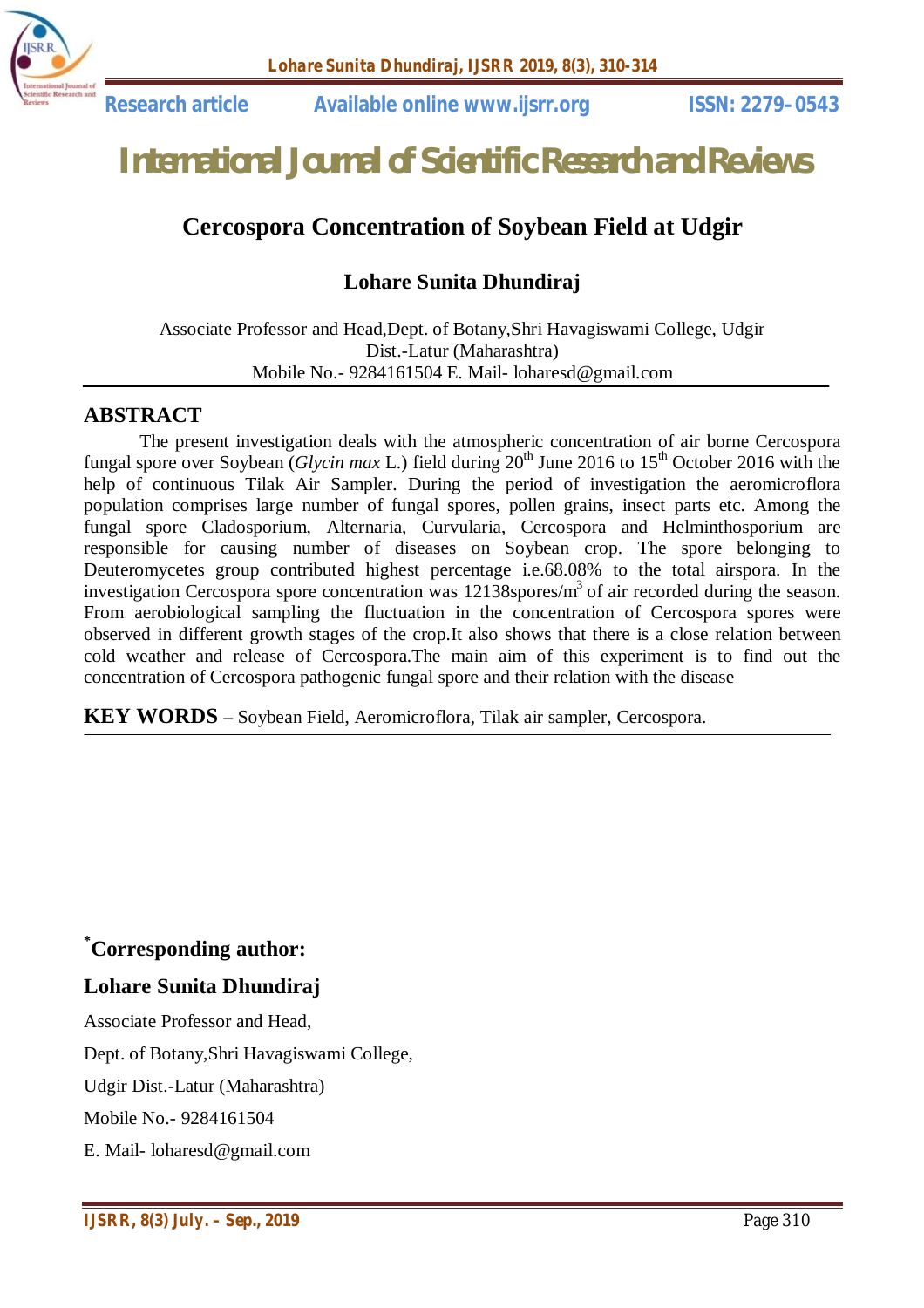# **INTRODUCTION**

Aerobiology is the study of air spora like air borne fungal spore, pollen grains and other air borne micro organisms and their release in to atmosphere, dispersion, diposition and effect on living organism like plants, animals and human beings. According to Edmonds and Benninghoof<sup>1</sup>1993 these studies are of great importance to the mycologist, microbiologist, allergologistetc. According to Jacobs<sup>2</sup>1951aerobiology includes the dispersion of insect population, fungal spores, bacteria ,viruses and pollen grains.Berger<sup>3</sup>1969has made a successful attempts to forecast Cercospora blight of Celery in Florida by using daily hydro thermograph. In India the credit of pioneering research on aerobiology goes to Cunningham<sup>4</sup>1973 for this aerobiological studies in presidency jail at Culcutta. In Maharashtra aerobiological study was started by Karla and Dumbry<sup>5</sup>1957at Pune. Significant work and development in the aerobiological work in this region was by Tilak and his coworkers have fabricated volumetric continuous air sampler named as Tilak volumetric continuous air sampler.

The study of aerobiology is important in plant pathology and in disease forecasting of plant diseases. There are several factors which reduce the yield of Soybean crop among which fungal diseases are found to be harmful as it reduces quality and quantity of the crops.Leaf spot diseases on Soybean crop are caused by pathogenic fungal spores and their seasonal variation and disease forecasting system for prevention, avoidance and treatment of Soybean crop diseases. Studies on air spora have been well described by many workers $6-9$ .

## **MATERIALS AND METHODS**

The air monitoring over Soybean field was carried out for a kharif season by using continuous Tilak air sampler. The air sampler kept at constant height of 4 feet from ground level with orifice towards west in Soybean field near Nideban village Tq.Udgir Dist. Latur from 20<sup>th</sup> June 2016 to15th October2016. The rotating drum is removed from the clock motor of the sampler. Cellotape of 1.5cm breadth is fixed around the drum with sticky surface facing the drum on the lines marked.It is coated with a thin layer of petrolium jelly. Now the drum is fixed with the start point'S'. Lid is closed with the help of front knobs provided.Now the sampler is started by putting the electric button on.The sampler can be kept running for a week over adesired crop field like Soybean.After eight days power supply of the sampler is stopped by putting the electric current off.The rotating drum is removed without touching the loaded cellotape.Thecellotape is carefully removed and temporarily mounted on an marked glass sheet. Now it is cut into 16 equqlparts.It is mounted in a glycerine jelly on a clean glass slide.The slides provide day and night data for eight days.The slides were scanned under 10 &45 eyepiece and objective combination under binocular research microscope. The fungal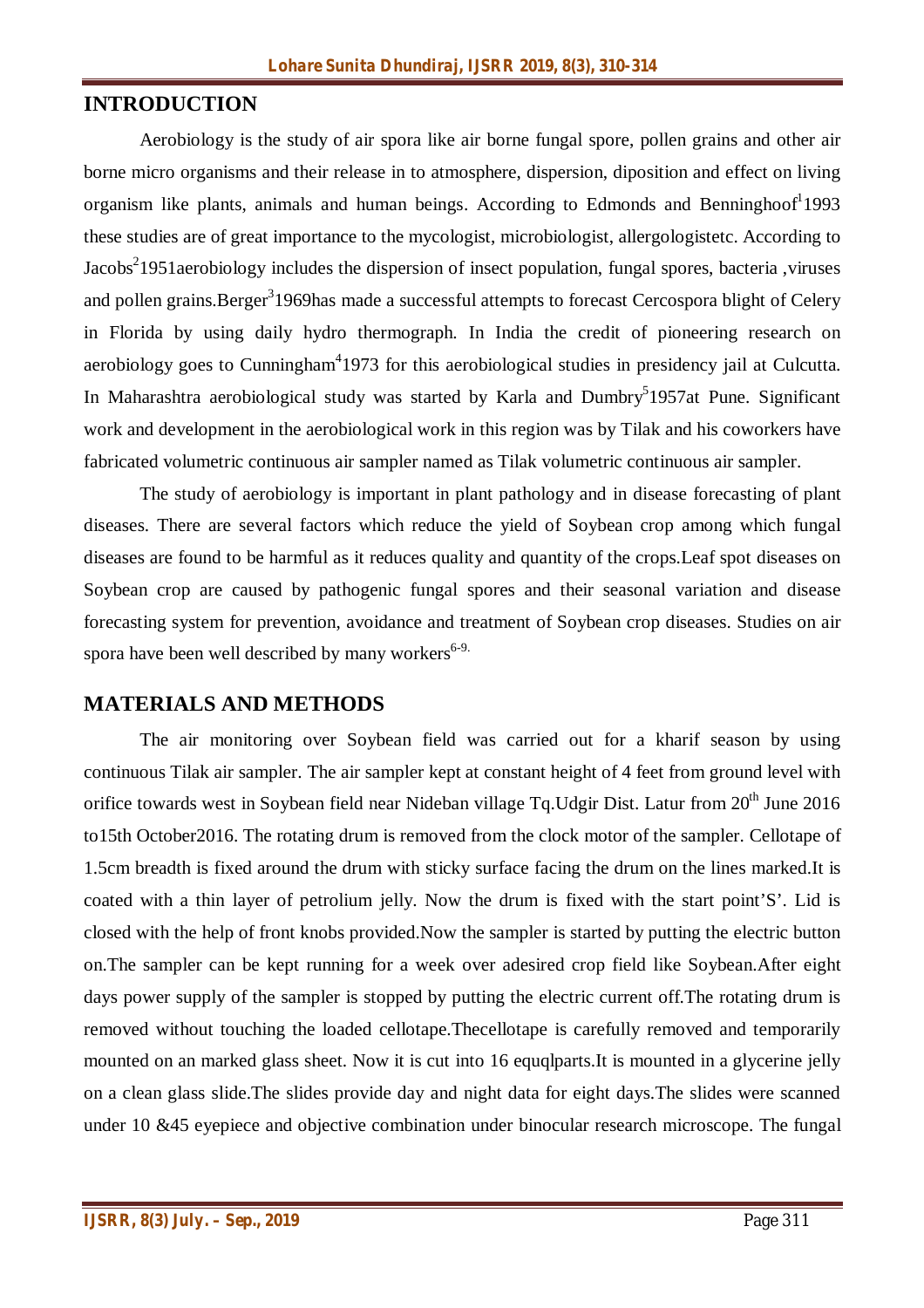spores were identified upto generic level. The identification of fungal spore types were done with the help of literature  $10^{-11}$  and also by comparing with the reference permanent spore slide.

## **RESULT AND DISCUSSION**

In this investigation 57 types have been reported of which 51 were fungal spores and remaining were other biological components like fungal hyphae, insectpart,pollen grains and Trichomesetc. During the season total number of spores counted 128804spores/m3.The spores belonging to Deuteromycetes contributed highest percentage 73.74% to the total air spora followed by Ascomycetes 12.08%,other group 8.77%,Basidiomycetes 4.76% and Phycomycetes0.50%. in this study Cladosporium14.64%,Aspergilli11.83%,Alternaria11.65%,Torula 6.80%,Curvularia 6.47%,Didymosphaeria 6.15%,Sordaria 4.59%,Ramularia 4.32%,Smut spore 2.08%,Pithomyces 2.06%,Chaetomium 1.85%Helminthosporium1.72%,Nigrospora1.63%,Periconia1.21%,Rust spore 1.08% and Memnoniella 1.07% were found dominant type to the total air spora (Table I).The percentage contribution of pathogenic spore types Alternaria,Cercospora,Curvularia and Helminthosporium were found maximum in the month of October and minimum in the month of September. The concentration of pathogenic spores at Udgir is also reported by Dhaware<sup>12</sup>, Lakhe<sup>13</sup>, Meshram $^{14}$ ,Bagwan $^{15}$  and Muley $^{16}$ .

The class Deuteromycetes contributed 31 spore types and various leaf spot diseases causing Alternaria and Cercospora were responsible for initiating the diseases of Soybean. In the investigation Cercospora spore concentration was 12138 spores/m<sup>3</sup>. Maximum number of Cercospora were recorded 4970 spores/ $m<sup>3</sup>$  of air in the month of September and minimum1442spores/ $m<sup>3</sup>$ of air in the month of August. The meteorological factors has a pronounced effect on spore liberation and fluctuation in the concentration of pathological spores at different growth stages of the crop. During humid days and intermittent rains the disease incidence was found on more plants corresponding with the increased spore concentration in air.It indicate that wet weather, low temperature and high concentration of air borne conidia were most favourable conditions for disease incidence.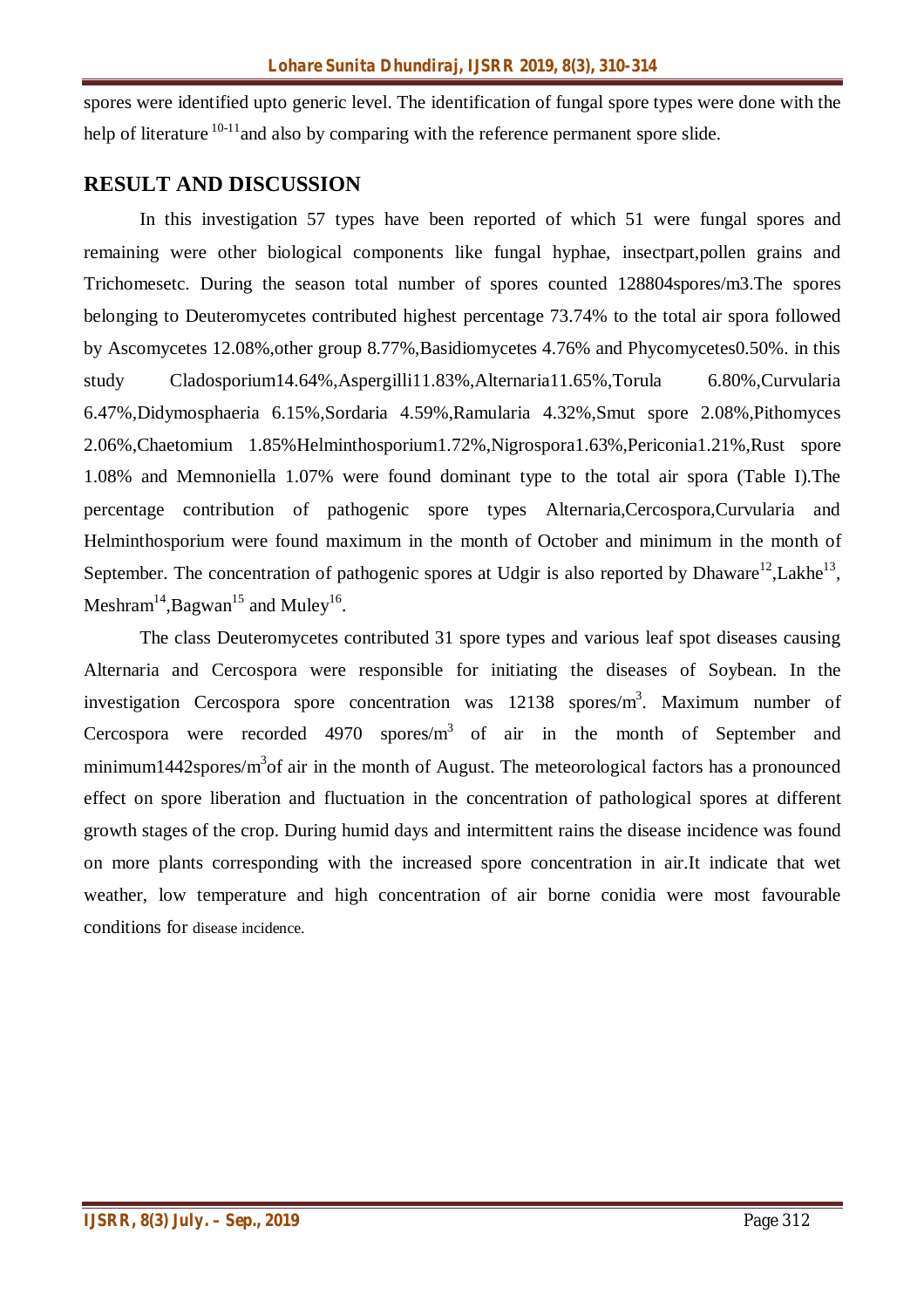| Sr.No.         | <b>Spore types</b> | % contribution to the total air spora |
|----------------|--------------------|---------------------------------------|
|                | Cladosporium       | 14.64%                                |
| 2              | Alternaria         | 11.65                                 |
| 3              | Torula             | 6.80%                                 |
| $\overline{4}$ | Curvularia         | 6.47%                                 |
| 5              | Didymosphaeria     | 6.15%                                 |
| 6              | Sordaria           | 4.59%                                 |
|                | Ramularia          | 4.32%                                 |
| 8              | Smut spore         | 2.08%                                 |
| 9              | Pithomyces         | 2.06%                                 |
| 10             | Helminthosporium   | 1.72%                                 |
| 11             | Nigrospora         | 1.63%                                 |
| 12             | Periconia          | 1.21%                                 |
| 13             | Memnoniella        | 1.07%                                 |

| Table 1: The Percentage Contribution of Different Spore Types of Soybean Field. |  |  |  |  |
|---------------------------------------------------------------------------------|--|--|--|--|
|---------------------------------------------------------------------------------|--|--|--|--|

**Table 2: The Percentage Contribution of Pathogenic Spore Types Over Soybean Field.**

| Sr.No. | Spore type       | June   | July  | August | <b>September</b> | October  |
|--------|------------------|--------|-------|--------|------------------|----------|
|        | Alternaria       | 10.96% | 7.51% | 1.66%  | 2.29%            | 23.16%   |
|        | Cercospora       | 13%    | .74%  | 0.38%  | 1.61%            | $0.51\%$ |
|        | Curvularia       | 6.44%  | 3.54% | 2.85%  | 6.40%            | 12.06%   |
|        | Helminthosporium | 79%    | .16%  | 2.42%  | 0.86%            | .86%     |

#### **REFRENCES**

- 1. Edmonds R. L.and Benningho of W. S. Aerobiology and its modern applications 1993; Report No.3IBP,Aerobiology Programe:17.
- 2. Jacobs, W.C.Aerobilogy,Compenidium of meteorology, American Meteorological Society 1951; Boston,pp1103-1111.
- 3. Berger,R.D.ForecastingCercospora blight of Celerey in Florida.A. 1969;Phytopath 59:1018.
- 4. Cunningham,D.D.Microscopic examination of air 1973; Govt. PublicationCulcutta:58.
- 5. Karla S.L. and Dumbry D. C. Aerobiology of army medical campus Poona 1957; Armedforces. Med. J.(India),18:3-76.
- 6. BartzokasC.A.Relationship between the meteorological condition and air borne fungal flora of Athens metropolitan area 1775; Mycopath 57(1):35-38.
- 7. Sreeramulu T. New fungal diseases (Erysiphae spp.)on Tomato in South central Itali 1995; Horticultural abstract 65(3);278-279.
- 8. Tilak S. T., Vishwe D. S. and Shastri S. D. Aerobiology of vegetable market II 1980; All Ind. Symp. Life science, Nagpur Abs.P-47.
- 9. Patel S. I. Desai A.E., Nikumbh D. F. and Kakulte V. R., Air borne fungal spores on Tomato and Brinjal fields at Nashik, 2007; Ind.Jour.Flora and Fauna,Vol.13(2),PP.343-346.
- 10. Gregory,P.H.The microbiology of atmosphere, 1961; Leonar Hill book, London.